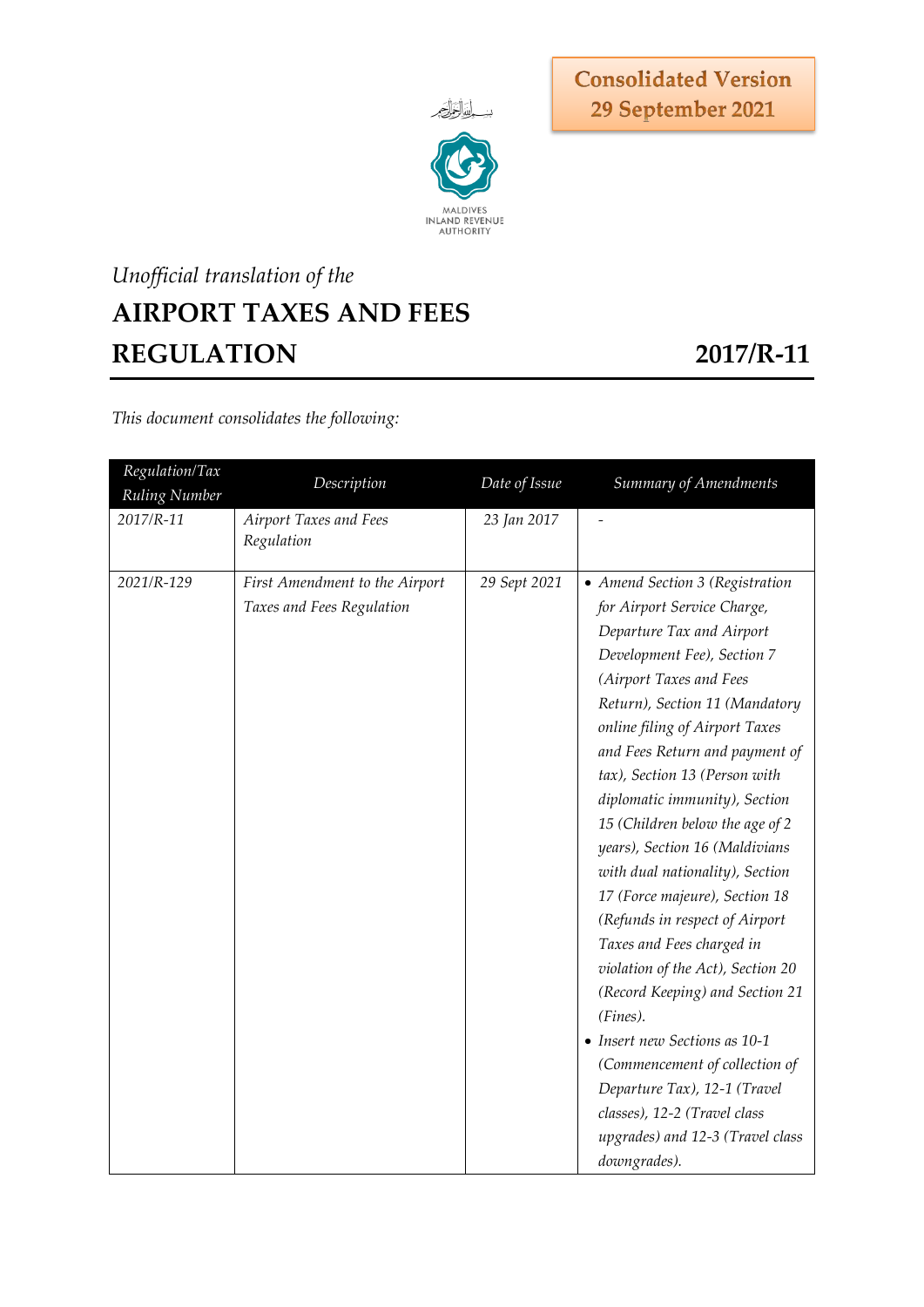|  | • Repealed section 12 (c), (d), (e) |
|--|-------------------------------------|
|  | and (f) (Amending tax returns).     |

#### *DISCLAIMER OF LIABILITY*

*This is the unofficial translation of the original Regulation in Dhivehi. In the event of conflict between this translation and the Dhivehi version of this Regulation, the latter shall prevail. Therefore, it is advised that both the Dhivehi version of this Regulation and this translation be read concurrently.*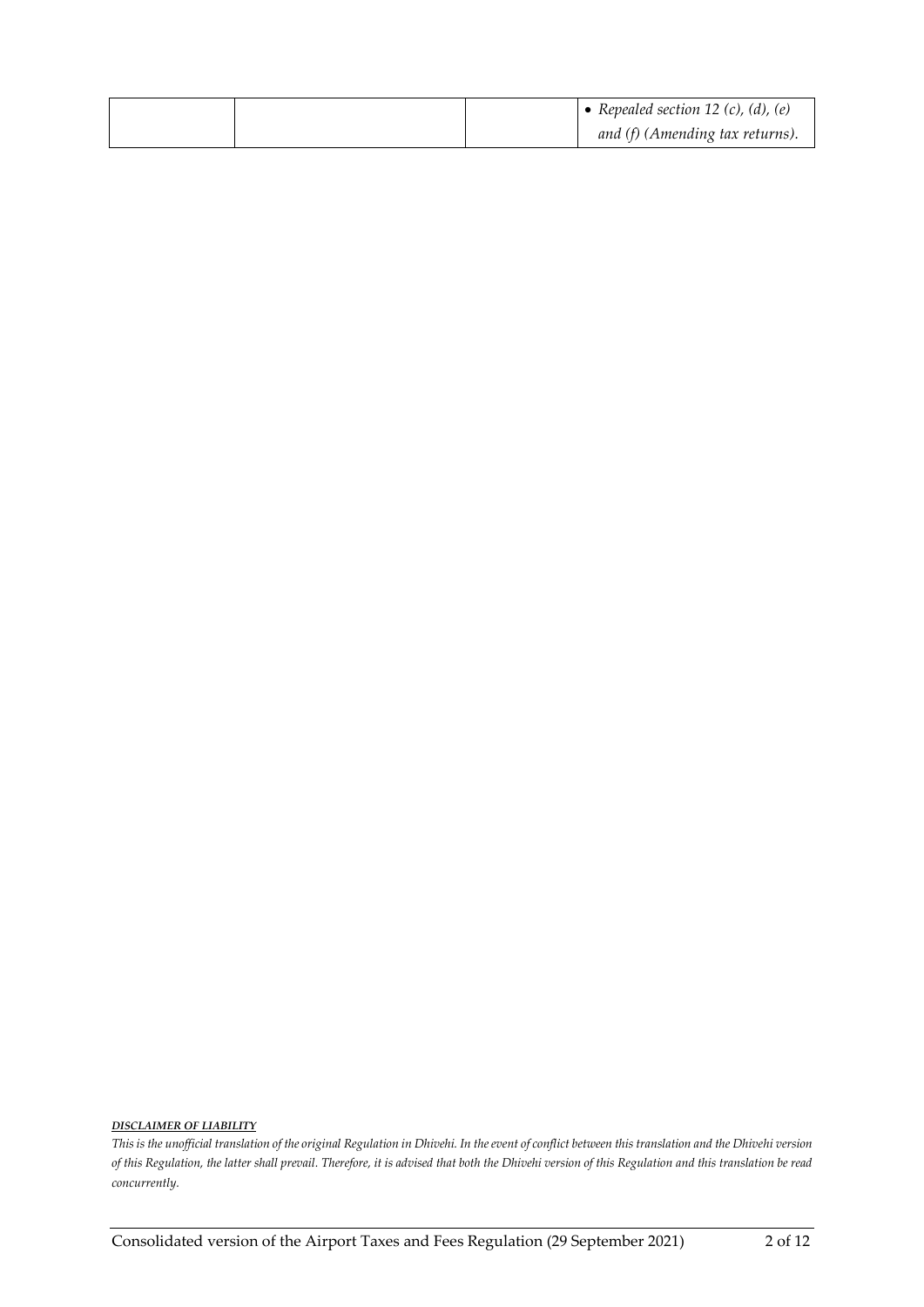# **TABLE OF CONTENTS**

| 1.  |                                                                                       |  |
|-----|---------------------------------------------------------------------------------------|--|
| 2.  |                                                                                       |  |
|     |                                                                                       |  |
| 3.  | Registration for Airport Service Charge, Departure Tax and Airport Development Fee  4 |  |
| 4.  |                                                                                       |  |
| 5.  |                                                                                       |  |
| 6.  |                                                                                       |  |
|     |                                                                                       |  |
| 7.  |                                                                                       |  |
| 8.  |                                                                                       |  |
| 9.  |                                                                                       |  |
| 10. |                                                                                       |  |
|     |                                                                                       |  |
| 11. | Mandatory online filing of Airport Taxes and Fees Return and payment of tax           |  |
| 12. |                                                                                       |  |
|     |                                                                                       |  |
|     |                                                                                       |  |
|     |                                                                                       |  |
|     |                                                                                       |  |
| 13. |                                                                                       |  |
| 14. |                                                                                       |  |
| 15. |                                                                                       |  |
| 16. |                                                                                       |  |
| 17. |                                                                                       |  |
|     |                                                                                       |  |
| 18. | Refunds in respect of Airport Taxes and Fees charged in violation of the Act 10       |  |
| 19. |                                                                                       |  |
| 20. |                                                                                       |  |
| 21. |                                                                                       |  |
| 22. |                                                                                       |  |
| 23. |                                                                                       |  |
| 24. |                                                                                       |  |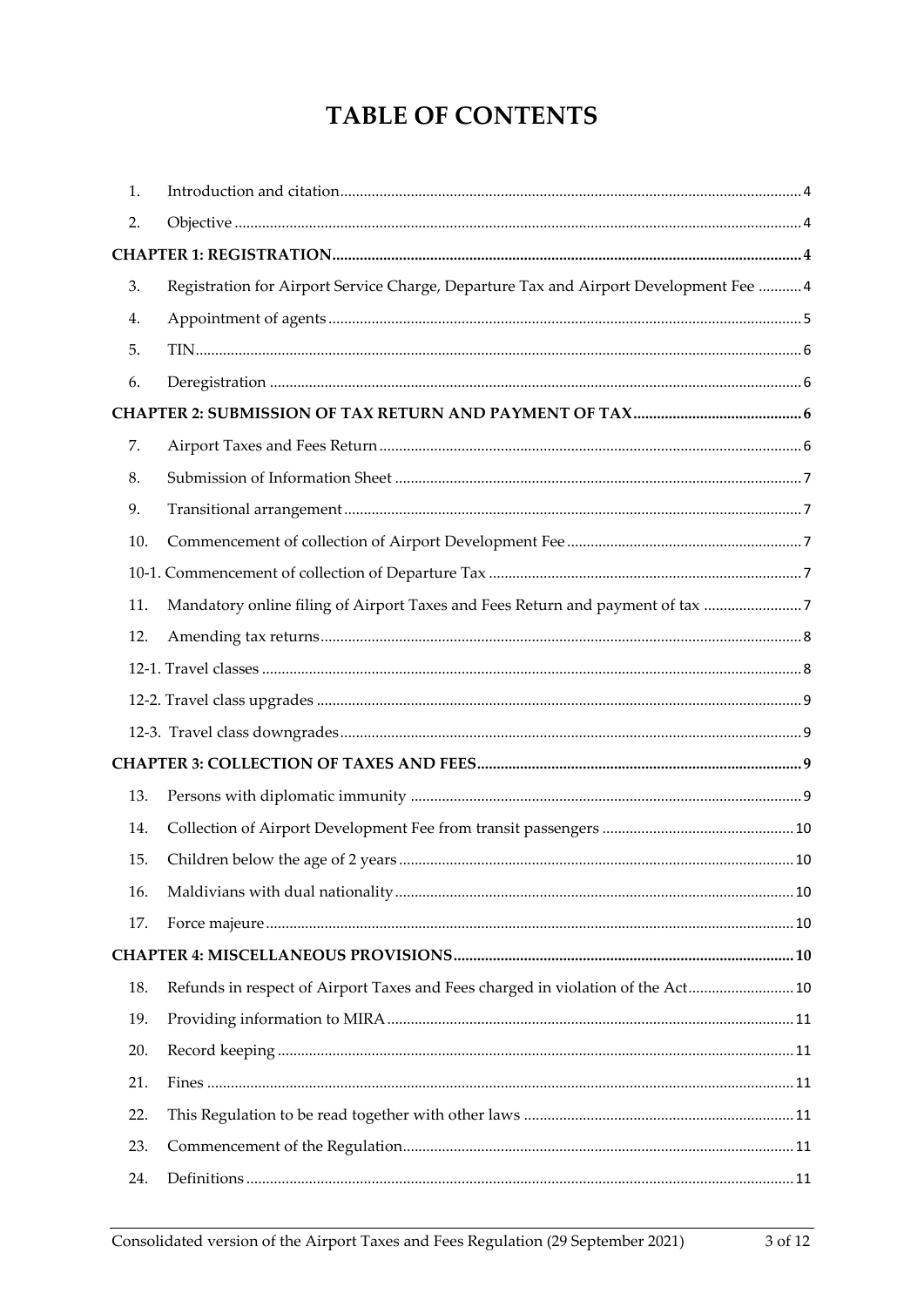# **AIRPORT TAXES AND FEES REGULATION**

# <span id="page-3-0"></span>**1. Introduction and citation**

- (a) This Regulation was made pursuant to the authority granted to the Maldives Inland Revenue Authority under Section 13 of the Airport Taxes and Fees Act (Law Number 29/2016).
- (b) This Regulation shall be cited as the "Airport Taxes and Fees Regulation".

## <span id="page-3-1"></span>**2. Objective**

The objective of this Regulation is to establish policies and procedures with regard to the collection of taxes and fees from passengers who depart from the Maldives via an airport in the Maldives, pursuant to the Act.

# **CHAPTER 1: REGISTRATION**

# <span id="page-3-3"></span><span id="page-3-2"></span>**3. Registration for Airport Service Charge, Departure Tax and Airport Development Fee**

- (a) Airport operators and airlines operating scheduled flights to the Maldives, which have been issued with relevant permits by the Maldives Civil Aviation Authority as of the commencement of this Regulation shall be registered for Airport Service Charge and Airport Development Fee by MIRA from 8 December 2016, and the registration details shall be communicated to the respective entity by MIRA.
- (a-1) Airport operators and airlines operating scheduled flights to the Maldives, which have been issued with relevant permits by the Maldives Civil Aviation Authority as of the commencement of the first amendment to the Airport Taxes and Fees Regulation shall be registered for Departure Tax by MIRA from 1 November 2021, and the registration details shall be communicated to the respective entity by MIRA.
	- (b) Airport operators and airlines operating scheduled flights to the Maldives, which are issued with relevant permits by the Maldives Civil Aviation Authority after the commencement of this Regulation shall be registered for Airport Service Charge and Airport Development Fee by MIRA from the date of issue of the relevant permit by the Maldives Civil Aviation Authority, and the registration details shall be communicated to the respective entity by MIRA.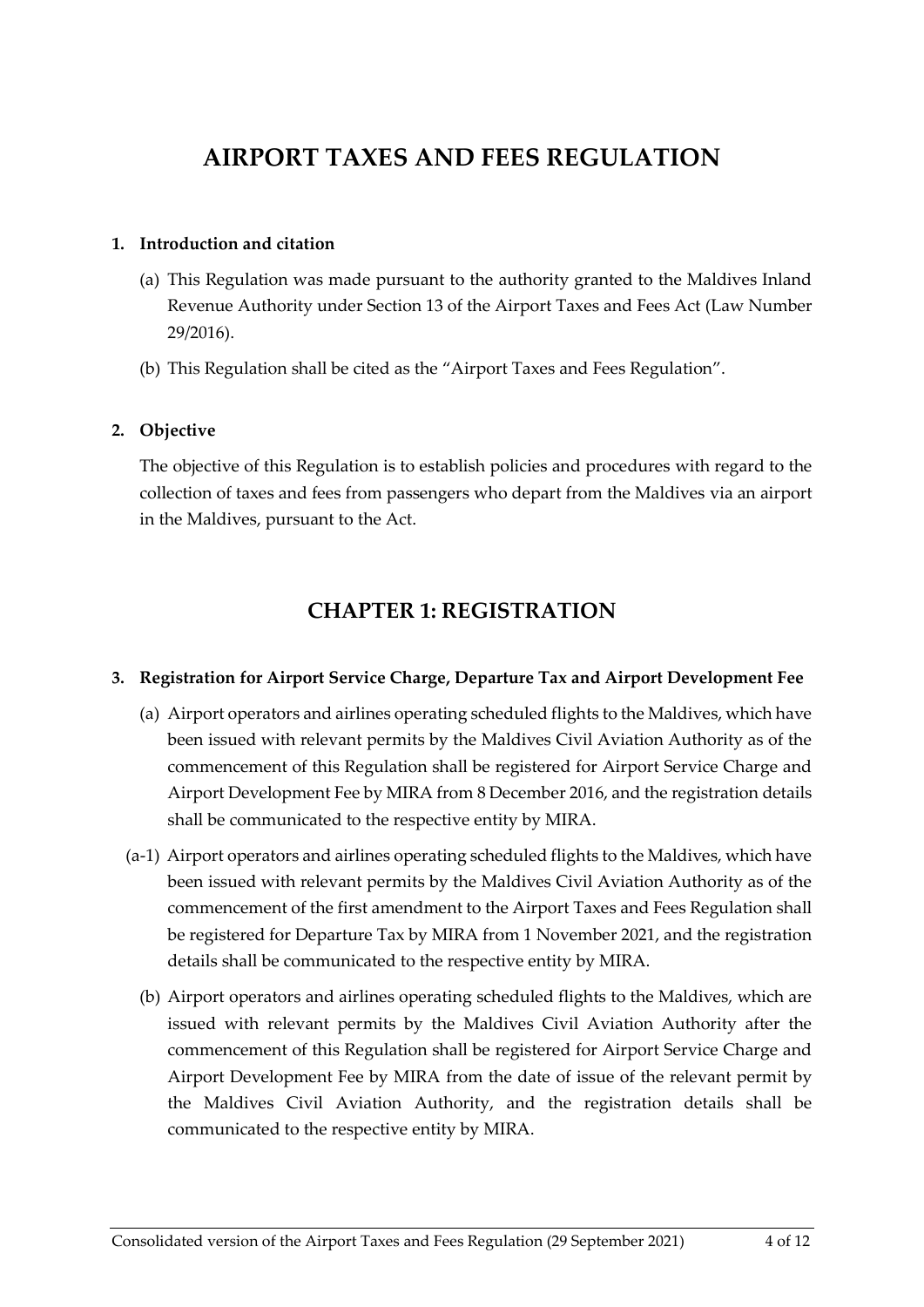- (b-1) Airport operators and airlines operating scheduled flights to the Maldives, which are issued with relevant permits by the Maldives Civil Aviation Authority after the commencement of the first amendment to the Airport Taxes and Fees Regulation shall be registered for Departure Tax by MIRA from the later of the following dates, and, the registration details shall be communicated to the respective entity by MIRA.
	- (1) the date of issue of the relevant permit by the Maldives Civil Aviation Authority;
	- (2) 1 November 2021.
	- (c) Airport operators and airlines operating scheduled flights to the Maldives shall be registered for Airport Service Charge, Departure Tax and Airport Development Fee in the name of the entity to which the relevant permit is issued by the Maldives Civil Aviation Authority, and each airport and airline shall be registered separately.
	- (d) The Maldives Civil Aviation Authority shall inform MIRA in writing, when an Aerodrome Certificate is issued to an airport operator or when an airline is issued with a permit to operate scheduled flights to the Maldives, within 3 (three) days from the date the permit is issued.
	- (e) Notwithstanding anything to the contrary in this Section, airport operators other than the operator of Velana International Airport shall not be registered for Airport Development Fee .

# <span id="page-4-0"></span>**4. Appointment of agents**

- (a) Airlines operating scheduled flights to the Maldives, which are registered with MIRA under Section 3 of this Regulation, may appoint an agent to represent the airline in submitting the return which is required to be submitted to MIRA under Section 5 of the Act and in making the payment which is required to be made to MIRA under Section 6 of the Act. The airline may so appoint only a general sales agent (GSA) or a passenger sales agent (PSA) of the airline registered with the Maldives Civil Aviation Authority.
- (b) An airline that wishes to appoint an agent pursuant to subsection (a) shall submit such request to MIRA in writing, together with written confirmation of acceptance of appointment from the agent.
- (c) If an airline that has appointed an agent pursuant to subsection (a) wishes to cancel the appointment, such request shall be submitted to MIRA in writing.
- (d) Notwithstanding the appointment of an agent by an airline pursuant to subsection (a), the responsibility for fulfilling the airline's obligations as prescribed in the Act shall remain with the airline.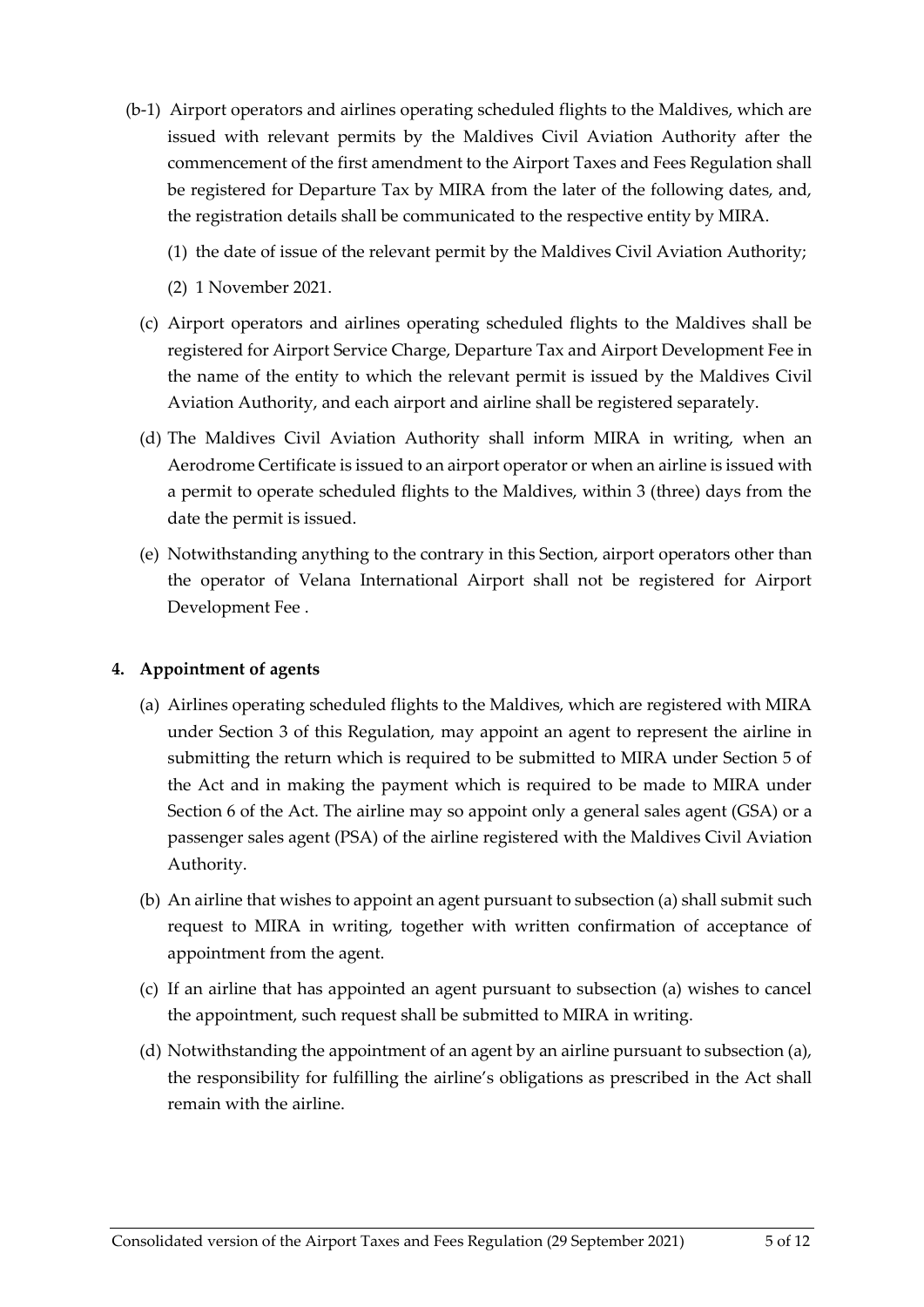# <span id="page-5-0"></span>**5. TIN**

Each airport and airline registered under this Regulation shall be allocated a Taxpayer Identification Number (TIN).

# <span id="page-5-1"></span>**6. Deregistration**

- (a) A deregistration application shall be made by the registered person to MIRA in writing, within 15 (fifteen) days from the cancellation, transfer or expiration of the permit issued by the Maldives Civil Aviation Authority to that person.
- (b) The Maldives Civil Aviation Authority shall notify MIRA in writing, when an Aerodrome Certificate issued to an airport operator or a permit issued to an airline operating scheduled flights to the Maldives expires or is cancelled, transferred or suspended, within 3 (three) days from the date of expiration, cancellation, transfer or suspension.
- (c) Notwithstanding subsection (a), airport operators and airlines registered for Airport Service Charge shall be deregistered from Airport Service Charge at the end of 31 December 2021.

# **CHAPTER 2: SUBMISSION OF TAX RETURN AND PAYMENT OF TAX**

# <span id="page-5-3"></span><span id="page-5-2"></span>**7. Airport Taxes and Fees Return**

- (a) Registered persons shall compute their Airport Service Charge, Departure Tax and Airport Development Fee liability, and file tax returns with MIRA, in accordance with the Act and this Regulation.
- (b) Registered persons shall file a tax return for each calendar month by the  $28<sup>th</sup>$  day of the subsequent month, using MIRA 530 (Airport Taxes and Fees Return) form, and pay the amount declared on the tax return, in accordance with Section 6 of the Act.
- (c) Registered persons shall file an Airport Taxes and Fees Return with MIRA in accordance with subsection (b), even if no passengers who are subject to Airport Service Charge or Departure Tax or Airport Development Fee departed from the Maldives during that month, for as long as the person is not deregistered in accordance with Section 6 of this Regulation.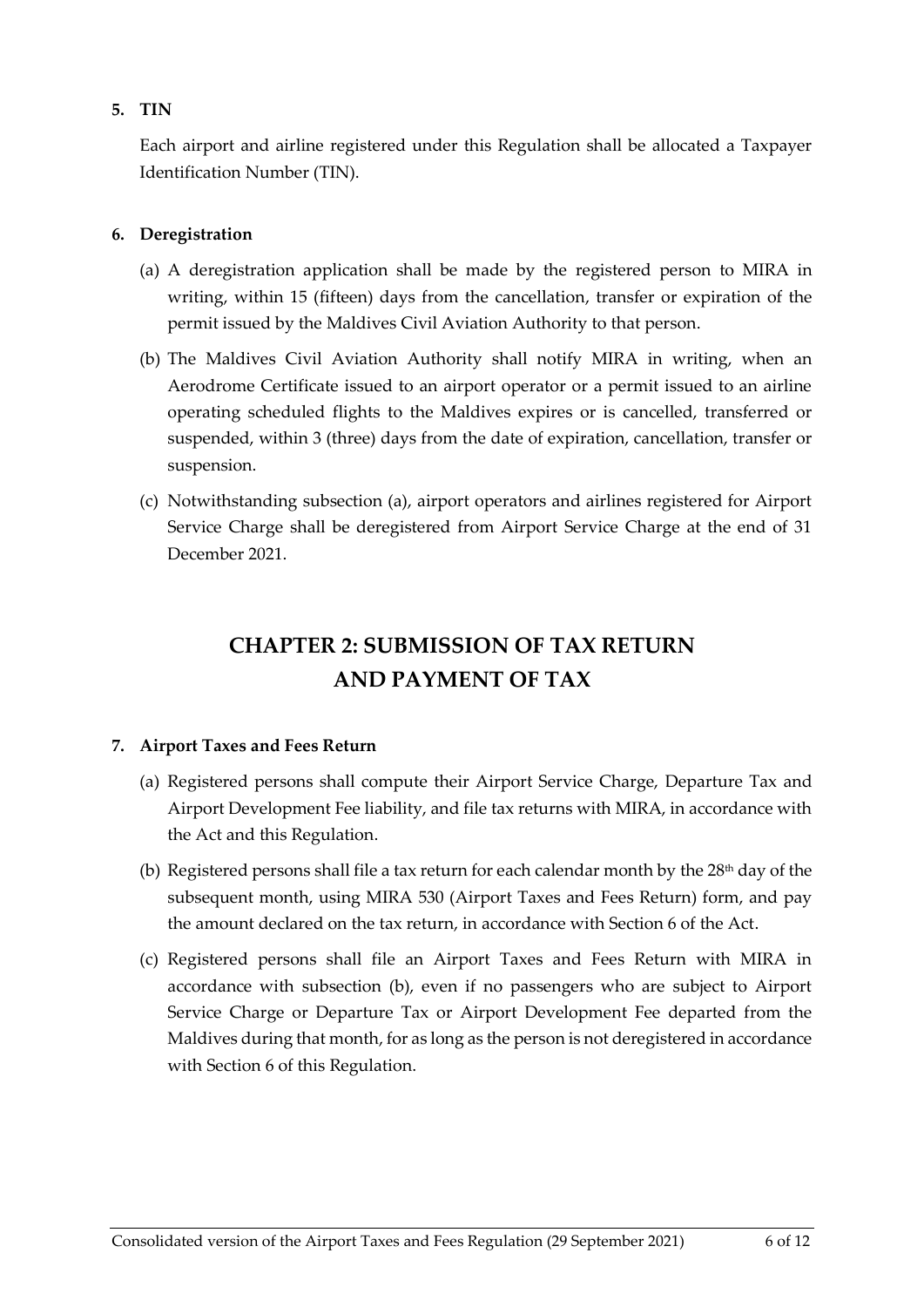# <span id="page-6-0"></span>**8. Submission of Information Sheet**

Registered persons shall submit an Information Sheet to MIRA together with the Airport Taxes and Fees Return referred to in Section 7(b) of this Regulation, in a format prescribed by MIRA. In the case of an airport operator, the Information Sheet shall include information about all flights that departed from the Maldives from that airport during the month, and in the case of an airline, the Information Sheet shall include information about the airline's flights that departed from the Maldives during the month.

# <span id="page-6-1"></span>**9. Transitional arrangement**

Registered persons shall file their Airport Taxes and Fees Return for December 2016 and January 2017, and pay the Airport Service Charge due for those months, by 28 February 2017. The return for December 2016 shall cover flights that departed from the Maldives between 8 December 2016 and 31 December 2016.

# <span id="page-6-2"></span>**10. Commencement of collection of Airport Development Fee**

- (a) Registered persons shall collect the Airport Development Fee from passengers departing from the Maldives on or after 1 May 2017 via Velana International Airport.
- (b) Airport Development Fee shall be collected from passengers who purchase their ticket or change their travel dates on or after 1 February 2017 for travel on or after 1 May 2017.
- (c) Notwithstanding anything to the contrary in this Regulation, Airport Development Fee shall be collected from passengers who purchase their tickets or change their travel dates on or after 1 November 2021 for travel on or after 1 January 2022, at the rates specified in Section 3(a)(2) of the Act.

# <span id="page-6-3"></span>**10-1. Commencement of collection of Departure Tax**

- (a) Registered persons shall collect Departure Tax from passengers departing from the Maldives via an airport in the Maldives on or after 1 January 2022.
- (b) Departure Tax shall be collected from passengers who purchase their tickets or change their travel dates on or after 1 November 2021 for travel on or after 1 January 2022.

# <span id="page-6-4"></span>**11. Mandatory online filing of Airport Taxes and Fees Return and payment of tax**

(a) The Airport Taxes and Fees Return required to be filed pursuant to Section 7 of this Regulation and the Information Sheet required to be submitted pursuant to Section 8 of this Regulation shall be submitted to MIRA via MIRAconnect. All amounts payable in relation to Airport Service Charge, Departure Tax and Airport Development Fee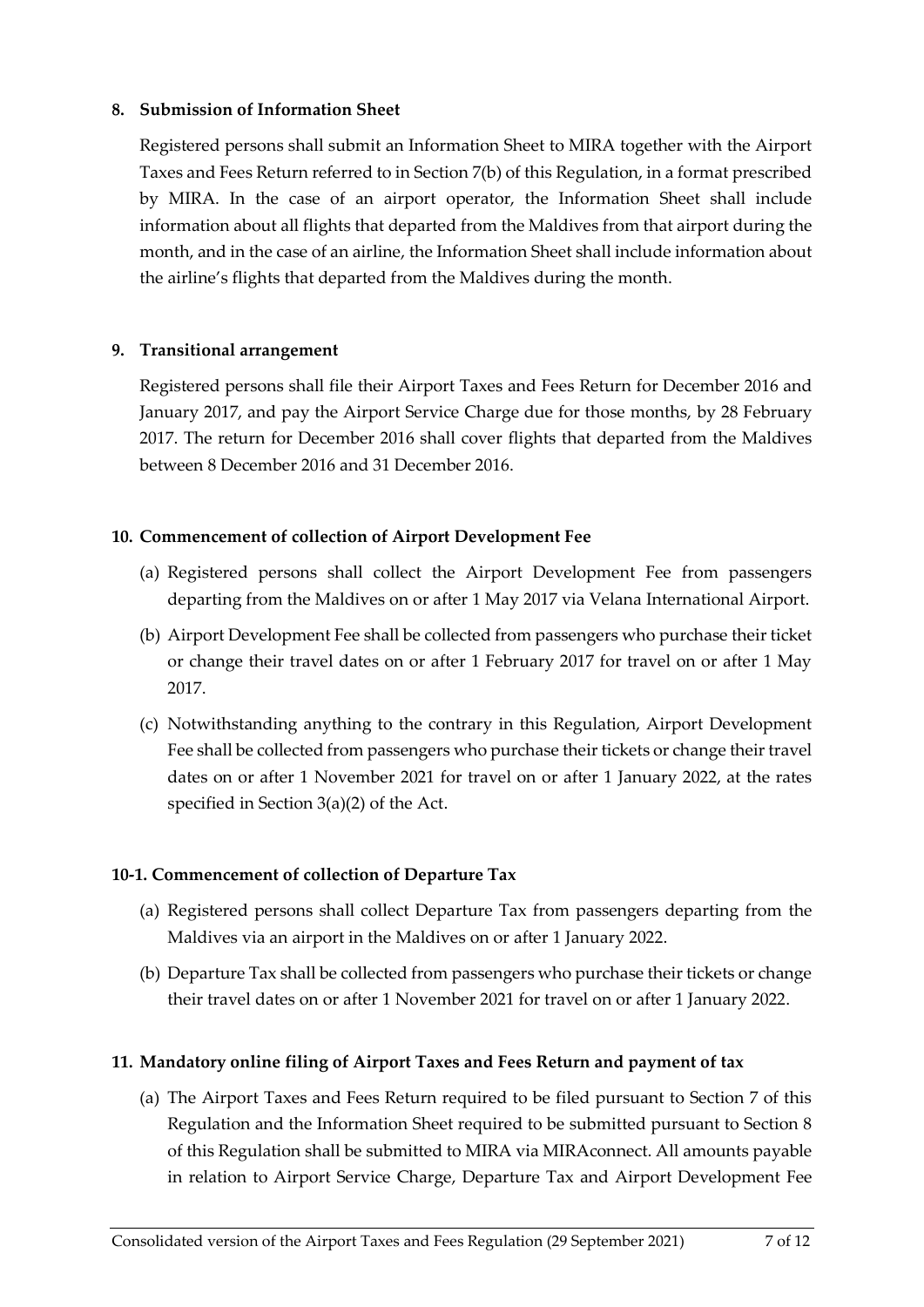shall also be made through MIRAconnect or via direct transfer to the Public Bank Account at the Maldives Monetary Authority.

(b) Notwithstanding subsection (a), the Commissioner General of Taxation shall have the discretion to accept Airport Taxes and Fees Returns filed and payments made otherwise, upon request of the registered person. Under such circumstances, tax returns filed with MIRA by the registered person shall be signed by a person notified to MIRA as a person authorized to sign tax returns on behalf of the registered person.

# <span id="page-7-0"></span>**12. Amending tax returns**

- (a) A registered person may amend an Airport Taxes and Fees Return submitted in accordance with Section 7 of this Regulation by filing an amended Airport Taxes and Fees Return within 12 (twelve) months from the due date for filing that return.
- (b) Where a registered person files an amended Airport Taxes and Fees Return pursuant to subsection (a), the registered person shall submit an explanation for the amendment and supporting documents, together with the amended return.
- (c) *(Repealed)*
- (d) *(Repealed)*
- (e) *(Repealed)*
- (f) *(Repealed)*
- (g) Where an amended return results in a payment of an amount in excess, such excess amount shall be refunded to the taxpayer by MIRA in the manner prescribed in the Tax Administration Regulation (Regulation number 2013/R-45).

# <span id="page-7-1"></span>**12-1. Travel classes**

- (a) For the purposes of the Act and this Regulation, a passenger's class of travel shall be determined conforming to the travel class declared in the submission made by the airline to the International Air Transport Association (IATA) for fare approval.
- (b) Notwithstanding subsection (a), the travel class of a passenger travelling on a charter flight shall be determined by the airport operator based on the documentation provided by the charterer to the airport operator to that effect.
- (c) Notwithstanding anything to the contrary in this Regulation, the travel class of a passenger travelling on a private jet shall be "private jet".
- (d) For the purposes of subsection (c), an aircraft departing from Maldives via an airport in the Maldives under the relevant permit issued by the Maldives Civil Aviation Authority for operation of a private jet, shall be deemed to be a private jet, irrespective of the type of aircraft used and the cabins available on that aircraft.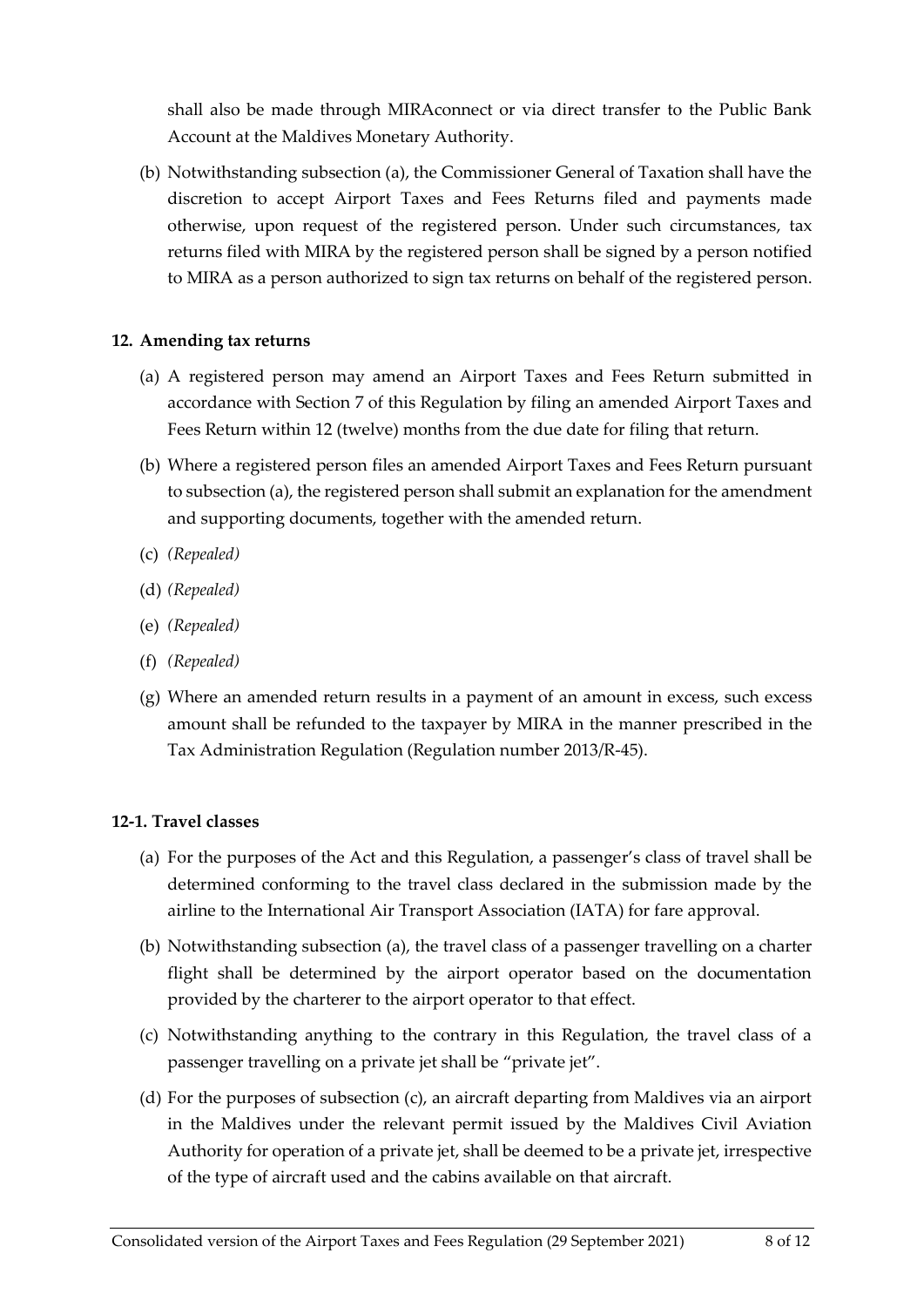## <span id="page-8-0"></span>**12-2. Travel class upgrades**

- (a) Where a passenger is upgraded to a higher class of travel, whether or not the passenger's ticket is re-issued in respect of such upgrade, Departure Tax and Airport Development fee shall be charged to such passenger at the rates applicable to that higher class.
- (b) Subsection (a) shall not apply where a passenger is upgraded at the time of check-in, and the upgrade is not a result of a consideration made. For the purpose of this subsection, the meaning of "consideration" shall include redeeming of points gained by the passenger in a loyalty scheme.

# <span id="page-8-1"></span>**12-3. Travel class downgrades**

- (a) Where the travel class of a passenger is downgraded from a higher class in respect of which the passenger has paid Departure Tax and Airport Development Fee at the rates applicable to that higher class, to a lower class, either on the request of the passenger or otherwise, the passenger shall only be liable to Departure Tax and Airport Development Fee at the rates applicable to that lower class.
- (b) Where subsection (a) applies and the amount of tax charged from the passenger is more than the required amount, the registered person shall refund that amount to the passenger to the extent it exceeds the required amount, by the deadline for submission of the respective Airport Taxes and Fees Return to MIRA.
- (c) Where the amount is not refunded as specified in subsection (b), the amount shall be paid to MIRA pursuant to Section 8-1(b) of the Act.

# **CHAPTER 3: COLLECTION OF TAXES AND FEES**

#### <span id="page-8-3"></span><span id="page-8-2"></span>**13. Persons with diplomatic immunity**

- (a) Airport Service Charge, Departure Tax and Airport Development Fee shall not be collected from persons with diplomatic immunity who depart from the Maldives via an airport in the Maldives.
- (b) For the purposes of the Act and this Regulation, "persons with diplomatic immunity" refer to foreign nationals resident in the Maldives as members of a foreign diplomatic mission, who are entitled to the privileges and immunities specified in the Vienna Convention on Diplomatic Relations (1961), and to all passengers on flights which are granted "diplomatic clearance" by the Ministry of Foreign Affairs.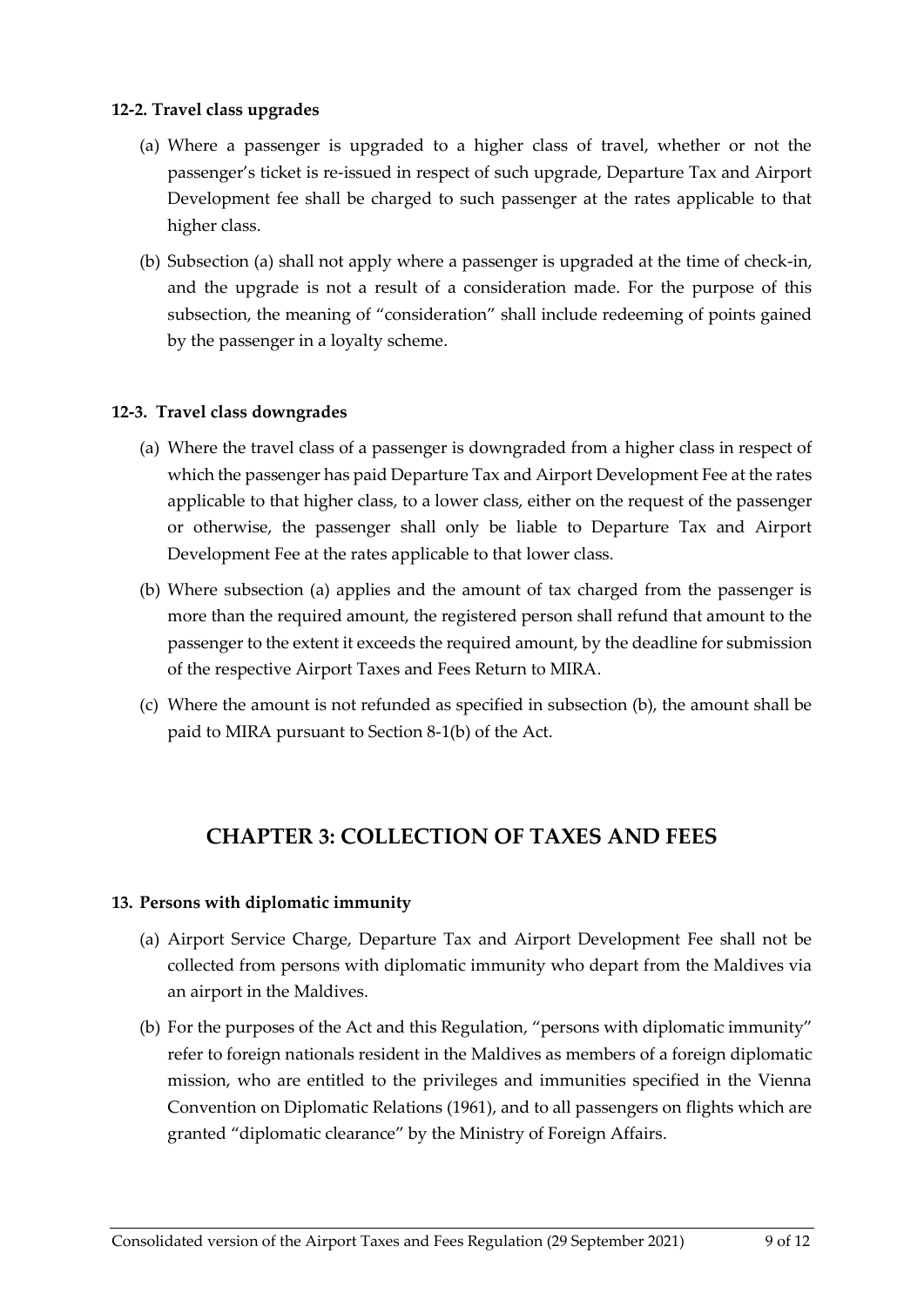# <span id="page-9-0"></span>**14. Collection of Airport Development Fee from transit passengers**

Airport Development Fee shall not be collected from transit passengers on "direct transit" flights, i.e. those flights which transit at an airport in the Maldives and depart with the same flight number.

## <span id="page-9-1"></span>**15. Children below the age of 2 years**

- (a) Airport Service Charge and Departure Tax shall be collected from a child whose ticket originates from a point inside the Maldives, only if the child was 2 years or older on the date of departure from the Maldives.
- (b) Airport Service Charge and Departure Tax shall be collected from a child whose ticket originates from a point outside the Maldives, only if the child was 2 years or older on the date of departure from the point of origin.

# <span id="page-9-2"></span>**16. Maldivians with dual nationality**

The rate of Airport Service Charge, Departure Tax and Airport Development Fee applicable to a Maldivian national with dual nationality shall be based on the passport which is presented by the person at the time of check-in.

## <span id="page-9-3"></span>**17. Force majeure**

Airport Service Charge, Departure Tax and Airport Development Fee shall not be collected from passengers on flights which depart from an airport in the Maldives after landing in a force majeure situation (for example, due to a technical issue with the aircraft or due to extreme weather).

# **CHAPTER 4: MISCELLANEOUS PROVISIONS**

# <span id="page-9-5"></span><span id="page-9-4"></span>**18. Refunds in respect of Airport Taxes and Fees charged in violation of the Act**

- (a) An Airport Taxes and Fees Return filed under Section 7 of this Regulation may be amended where a passenger is refunded pursuant to Sections 8-1(a) of the Act and Section 12-3(b) of this Regulation.
- (b) Subsection (a) shall be subject to Section 12 of this Regulation.
- (c) Where the amendment filed under subsection (a) gives rise to a credit amount, the credit amount shall be refunded to the registered person, in accordance with the Tax Administration Regulation (Regulation number 23/R-45).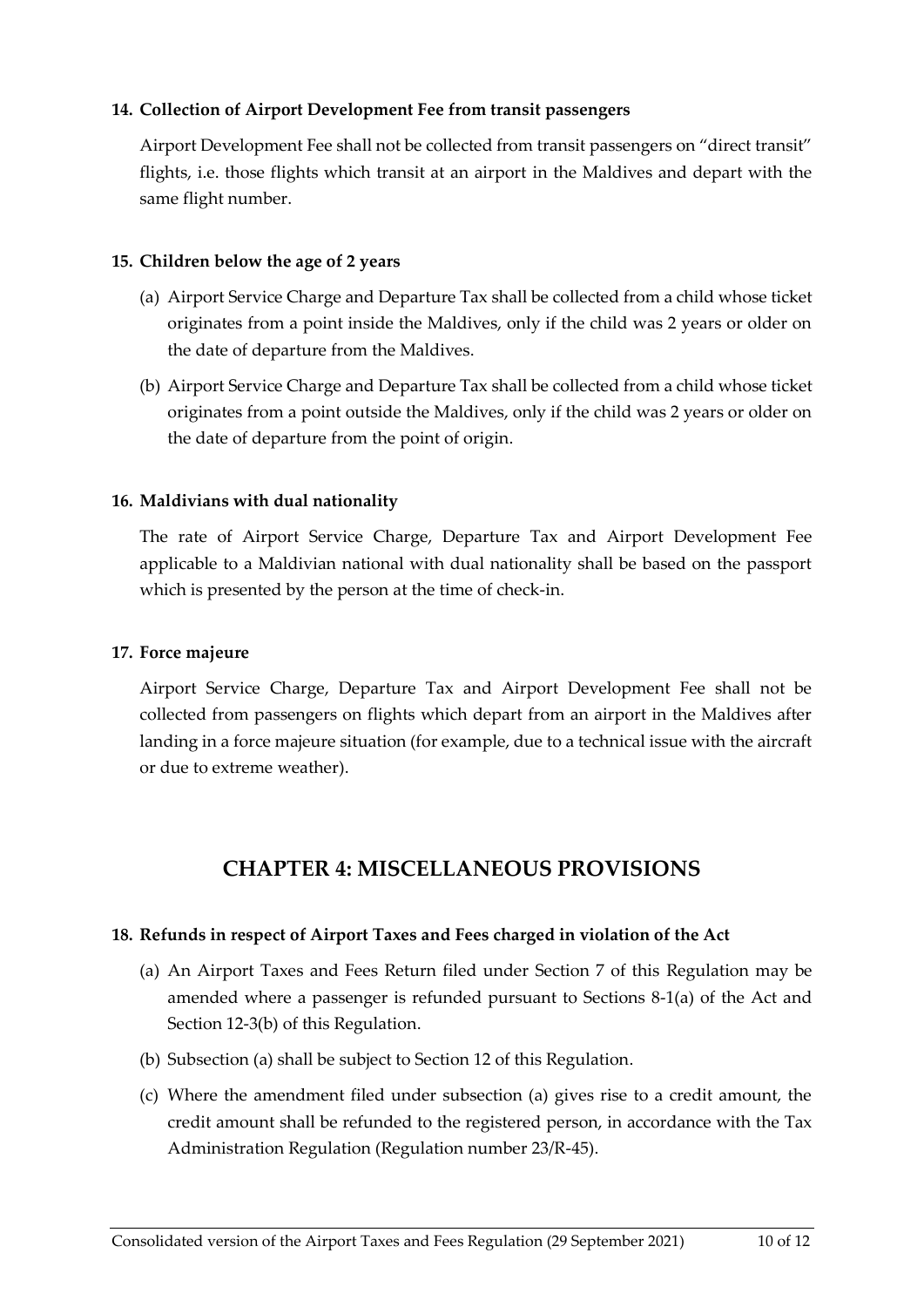# <span id="page-10-0"></span>**19. Providing information to MIRA**

Airport operators shall submit to MIRA on a monthly basis, information about flights of scheduled airlines that departed from the Maldives via that airport, in a format prescribed by MIRA.

## <span id="page-10-1"></span>**20. Record keeping**

In addition to the records required to be maintained in accordance with the Airport Taxes and Fees Act (Law Number 29/2016), the Tax Administration Act (Law Number 3/2010) and the Tax Administration Regulation (Regulation Number 2013/R-45), registered persons shall maintain sufficient records to enable MIRA to ascertain that the amount of tax declared is correct, including documentation relating to the upgrading and downgrading of travel classes.

## <span id="page-10-2"></span>**21. Fines**

Where a person required to register for Airport Service Charge, Departure Tax and Airport Development Fee does not register with MIRA, or where a person liable to submit an Airport Taxes and Fees Return does not submit it or submits it late, or does not pay Airport Service Charge, Departure Tax and Airport Development Fee by the specified deadline or pays it late, the person shall be subject to the penalties specified in the Tax Administration Act (Law Number 3/2010) and the Tax Administration Regulation (Regulation Number 2013/R-45).

# <span id="page-10-3"></span>**22. This Regulation to be read together with other laws**

This Regulation shall be read together with the Airport Taxes and Fees Act (Law Number 29/2016) and the Tax Administration Act (Law Number 3/2010) and regulations made pursuant to those Acts. Any word or expression not defined in this Regulation, unless the context otherwise requires, shall have the same meaning such word or expression has in those Acts.

#### <span id="page-10-4"></span>**23. Commencement of the Regulation**

This Regulation shall have effect from the date of its publication in the Government Gazette of the Maldives.

# <span id="page-10-5"></span>**24. Definitions**

In this Regulation, unless otherwise specified:

(a) "Act" refers to the Airport Taxes and Fees Act (Law Number 29/2016).